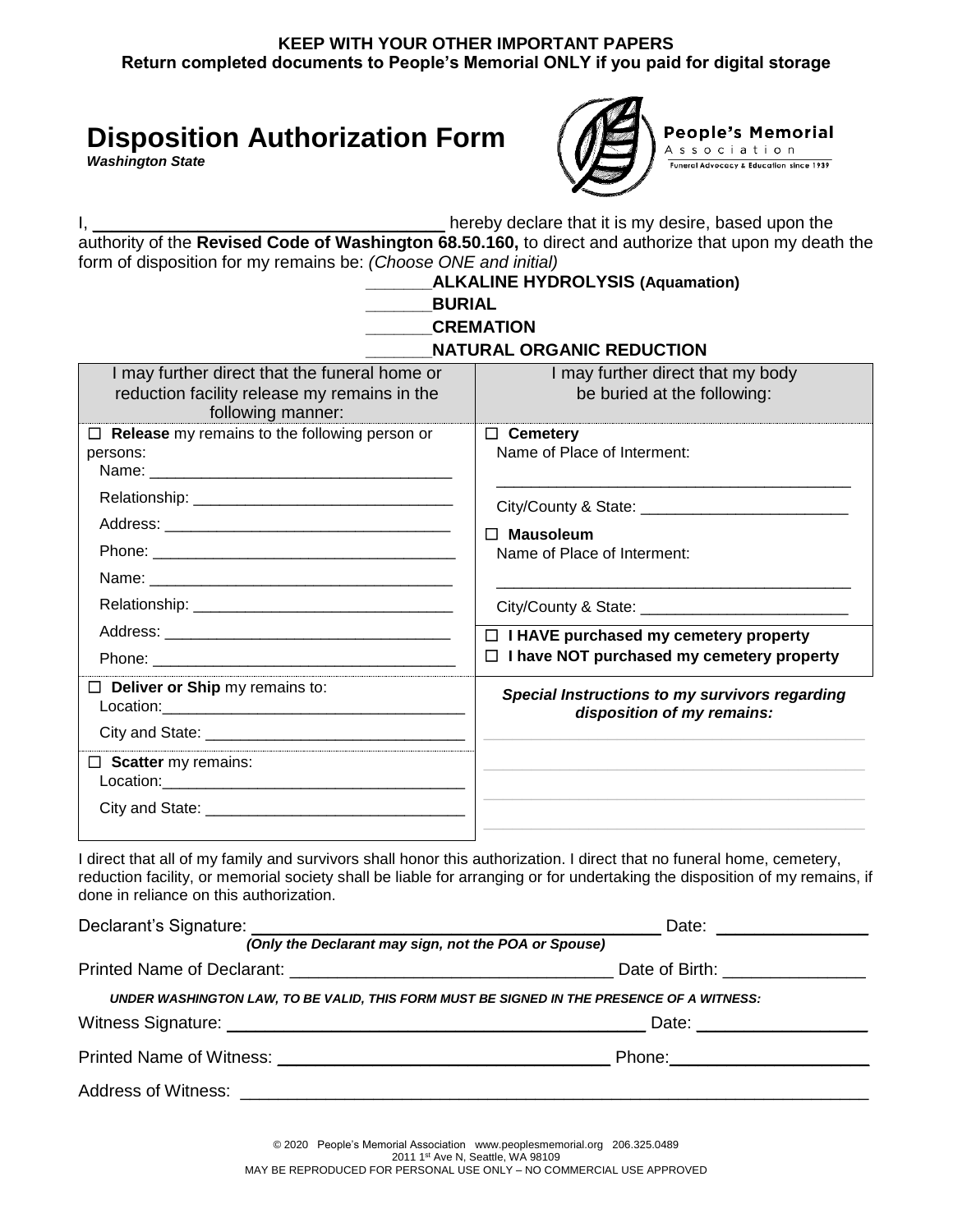# **Vital Statistics**

This information is required for Death Certificate - *please print legibly*

| <b>Personal Information:</b>                            |                                        |                                    |                                                                                              |                                    |                                                                 |
|---------------------------------------------------------|----------------------------------------|------------------------------------|----------------------------------------------------------------------------------------------|------------------------------------|-----------------------------------------------------------------|
| <b>Full Legal Name:</b>                                 | First                                  |                                    | Middle                                                                                       |                                    | Last                                                            |
| <b>Other Name(s)/ AKAs:</b>                             | First                                  |                                    | Middle                                                                                       |                                    | Last                                                            |
| Date of Birth:                                          | Month                                  |                                    | Day                                                                                          |                                    | Year                                                            |
| <b>Birthplace:</b>                                      | City                                   |                                    | County                                                                                       |                                    | State or Country                                                |
| <b>Marital Status:</b>                                  | $\Box$ Never Married<br>$\Box$ Married |                                    | $\Box$ Widowed<br><b>Divorced</b>                                                            |                                    | $\Box$ Registered Domestic Partner                              |
| If married, name of<br>spouse or partner:               | First                                  |                                    | Middle                                                                                       |                                    | Last (must use maiden name)                                     |
| <b>Father's Name:</b>                                   | First                                  |                                    | Middle                                                                                       |                                    | Last                                                            |
| <b>Mother's Maiden Name:</b><br>(Before first marriage) | First                                  |                                    | Middle                                                                                       |                                    | Last                                                            |
| Sex:<br>$\Box$ Male<br>$\Box$ Female                    | <b>Armed Forces?</b><br>$\Box$ Yes     | Ever Served in the US<br>$\Box$ No | Social Security Number   PMA Member #                                                        | <u> 1999 - Jan Jawa Barat, pre</u> |                                                                 |
| Race(S) List all that apply:                            |                                        |                                    | □ Mexican, Mexican American, Chicano<br>$\Box$ Puerto Rican<br>$\Box$ Cuban<br>$\Box$ Other: |                                    | Hispanic Ethnicity: $\Box$ No $\Box$ Yes Choose all that apply: |
| <b>Residence:</b><br>Street Address including Apt #:    |                                        |                                    |                                                                                              |                                    |                                                                 |
| City                                                    |                                        | <b>State</b>                       |                                                                                              | Zip                                |                                                                 |
| <b>Resided at this address since:</b>                   |                                        | Year                               | $\Box$ Yes                                                                                   | $\Box$ No                          | <b>Residence Inside City Limits?</b><br>$\Box$ Unknown          |
| <b>Tribal Reservation Name:</b>                         |                                        | Name of Reservation                |                                                                                              |                                    |                                                                 |

| <b>Education/Occupation:</b> |                                                                |                             |                        |
|------------------------------|----------------------------------------------------------------|-----------------------------|------------------------|
| <b>Education completed</b>   | $\Box$ 8 <sup>th</sup> Grade or Less                           | $\Box$ Some college credit, | $\Box$ Master's Degree |
| (highest degree earned):     | $\Box$ 9 <sup>th</sup> -12 <sup>th</sup> grade: no diploma     | no degree                   | Doctorate              |
|                              | $\Box$ High School Graduate or                                 | $\Box$ Associate Degree     | $\Box$ Unknown         |
|                              | <b>GED</b> completed                                           | Bachelor's Degree           |                        |
| <b>Occupation:</b>           | Do not use "retired", give former occupation(s) i.e. "Teacher" |                             |                        |
| Kind of work done during     |                                                                |                             |                        |
| most of working life         |                                                                |                             |                        |
| Kind of business or          | Do not use company name i.e. "Education"                       |                             |                        |
| industry                     |                                                                |                             |                        |
|                              |                                                                |                             |                        |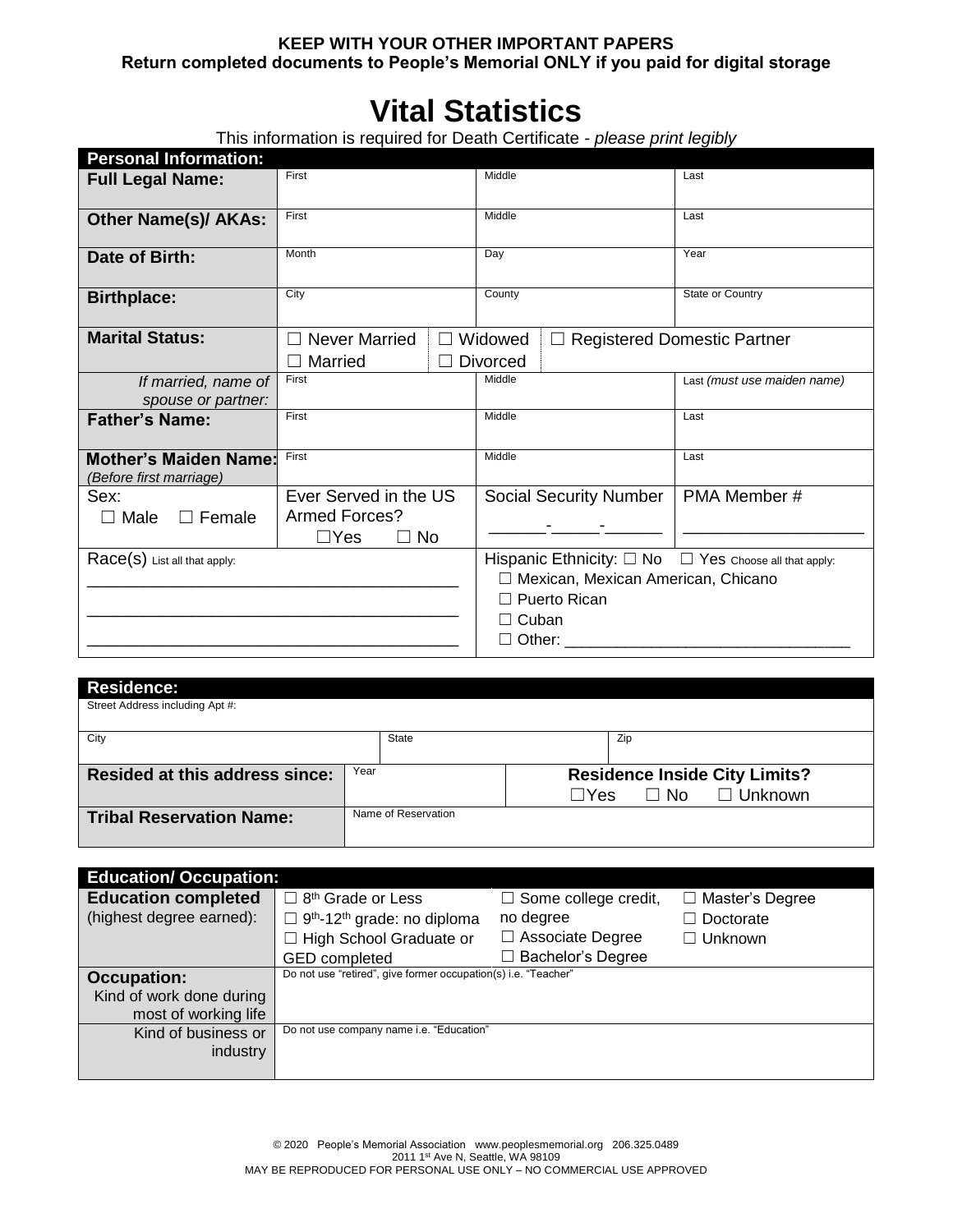# **Other Wishes**

#### **Ceremony:**

| $\square$ do not want a service.<br>⊥do                                                                                                        |                                                                                               |
|------------------------------------------------------------------------------------------------------------------------------------------------|-----------------------------------------------------------------------------------------------|
| If a service is held, I prefer:                                                                                                                | $\Box$ Memorial (body not present)<br>$\Box$ Funeral (body present)<br>$\Box$ Family's Choice |
| l ⊟do                                                                                                                                          | $\Box$ <b>do not</b> wish to have a viewing of my body                                        |
| If a service is held, I would like it held at:<br>$\Box$ Church<br>$\Box$ Mortuary chapel<br>$\Box$ Up to my family to decide<br>$\Box$ Other: |                                                                                               |
| <b>Notices:</b>                                                                                                                                |                                                                                               |

I ☐**do** ☐**do not** want newspaper notices published.

#### **Memorial Gifts:**

I ☐**do** ☐**do not** prefer memorial gifts or donations in lieu of flowers.

If memorials requested, I ask that donations be sent to the following organization(s):

\_\_\_\_\_\_\_\_\_\_\_\_\_\_\_\_\_\_\_\_\_\_\_\_\_\_\_\_\_\_\_\_\_\_\_\_\_\_\_\_\_\_\_\_\_\_\_\_\_\_\_\_\_\_\_\_\_\_\_\_\_\_\_\_\_\_\_\_\_\_\_\_\_\_

 $\Box$ Up to my family to decide

#### **Organ, Tissue, and Full Body Donation: (arrangements may need to be registered in advance)**

I ☐**do** ☐**do not** wish to donate my eyes at the time of my death to the eye bank. *If you wish to donate, contact Sightlife at (206) 682-8500 or www.sightlife.org*

I ☐**do** ☐**do not** wish to donate such other organs, bone or tissue, at the time of death as may be considered medically useful. This also authorizes donation of pacemaker, if applicable. *If you wish to donate, contact Donate Life Today at 1-877-275-5269 or www.donatelifetoday.com*

I ☐**do** ☐**do not** wish to donate my full body to the University of Washington, Washington State University or other university willed body program for teaching or research purposes. *If you wish to donate, you must register with your desired program, please contact: UW Willed Body program at (206) 543-1860 or wbp.biostr.washington.edu WSU Body Donation program at (509) 335-2602 or medicine.wsu.edu/give/willed-body-program/*

 $\mathcal{L}_\mathcal{L} = \mathcal{L}_\mathcal{L} = \mathcal{L}_\mathcal{L} = \mathcal{L}_\mathcal{L} = \mathcal{L}_\mathcal{L} = \mathcal{L}_\mathcal{L} = \mathcal{L}_\mathcal{L} = \mathcal{L}_\mathcal{L} = \mathcal{L}_\mathcal{L} = \mathcal{L}_\mathcal{L} = \mathcal{L}_\mathcal{L} = \mathcal{L}_\mathcal{L} = \mathcal{L}_\mathcal{L} = \mathcal{L}_\mathcal{L} = \mathcal{L}_\mathcal{L} = \mathcal{L}_\mathcal{L} = \mathcal{L}_\mathcal{L}$ 

 $\mathcal{L}_\mathcal{L} = \mathcal{L}_\mathcal{L} = \mathcal{L}_\mathcal{L} = \mathcal{L}_\mathcal{L} = \mathcal{L}_\mathcal{L} = \mathcal{L}_\mathcal{L} = \mathcal{L}_\mathcal{L} = \mathcal{L}_\mathcal{L} = \mathcal{L}_\mathcal{L} = \mathcal{L}_\mathcal{L} = \mathcal{L}_\mathcal{L} = \mathcal{L}_\mathcal{L} = \mathcal{L}_\mathcal{L} = \mathcal{L}_\mathcal{L} = \mathcal{L}_\mathcal{L} = \mathcal{L}_\mathcal{L} = \mathcal{L}_\mathcal{L}$ 

#### **Other Requests/Suggestions for Remembrance:**